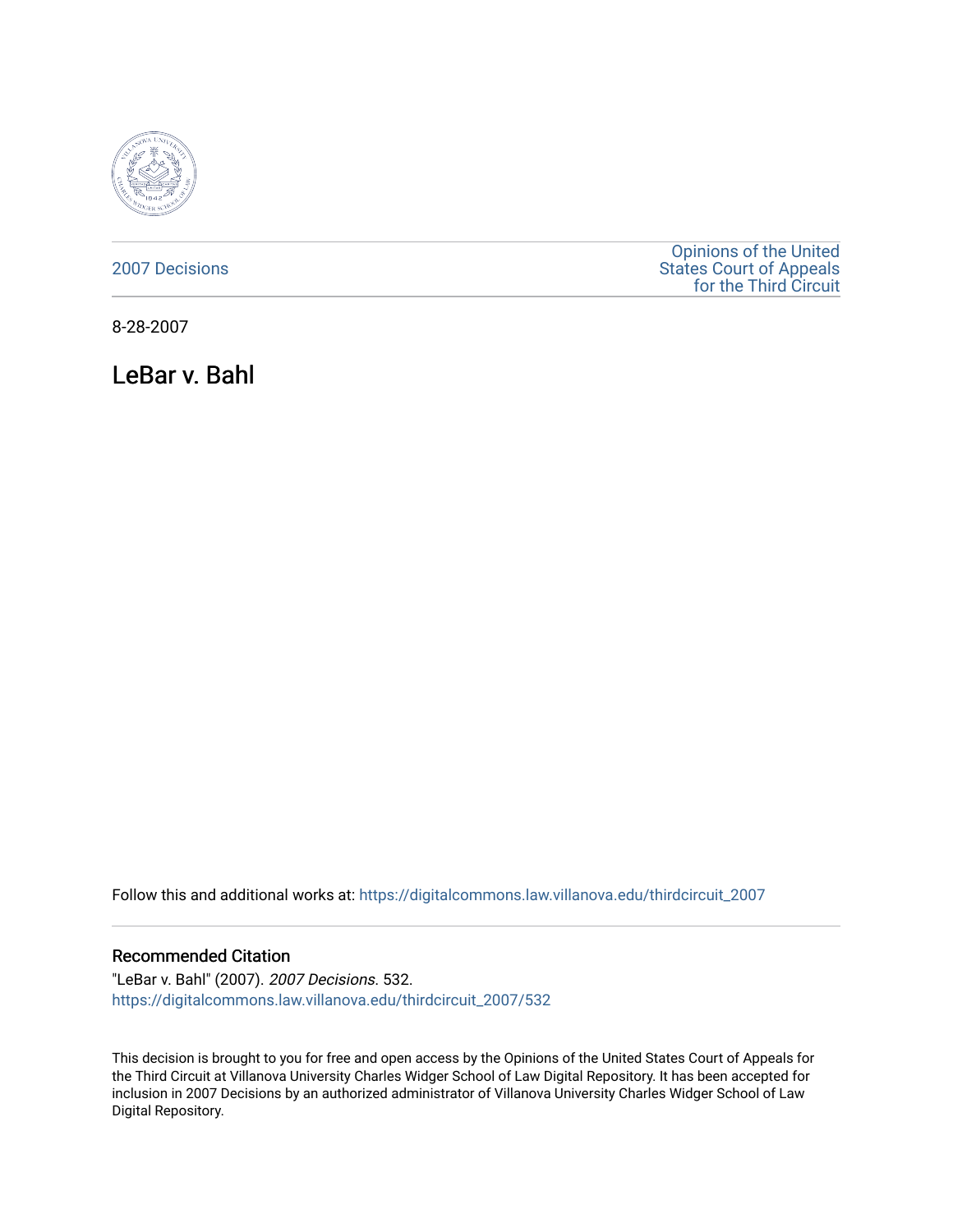### ALD-338 NOT PRECEDENTIAL

## UNITED STATES COURT OF APPEALS FOR THE THIRD CIRCUIT

# NO. 06-4986 \_\_\_\_\_\_\_\_\_\_\_\_\_\_\_\_

# DAYTON LEBAR, Appellant

v.

# SAL P. BAHL; SHARA SAVIEKIS; STACIE GILL; BONNIE E.L. MYLES \_\_\_\_\_\_\_\_\_\_\_\_\_\_\_\_\_\_\_\_\_\_\_\_\_\_\_\_\_\_\_\_\_\_\_\_

On Appeal From the United States District Court For the Middle District of Pennsylvania (D.C. Civ. No. 02-cv-02380) District Judge: Honorable James M. Munley

\_\_\_\_\_\_\_\_\_\_\_\_\_\_\_\_\_\_\_\_\_\_\_\_\_\_\_\_\_\_\_\_\_\_\_\_\_

Submitted For Possible Dismissal Pursuant to 28 U.S.C. § 1915(e)(2)(B) August 9, 2007 Before: SLOVITER, CHAGARES AND COWEN, CIRCUIT JUDGES

> (Filed: August 28, 2007) \_\_\_\_\_\_\_\_\_\_\_\_\_\_\_\_\_\_\_\_\_\_\_

# OPINION \_\_\_\_\_\_\_\_\_\_\_\_\_\_\_\_\_\_\_\_\_\_\_

PER CURIAM

Appellant, Dayton LeBar, appeals pro se from an order of the United States

District Court for the Middle District of Pennsylvania granting summary judgment against

him in his civil rights suit. For essentially the reasons set forth by the District Court, we

conclude that the appeal is lacking in legal merit and will dismiss it pursuant to 28 U.S.C.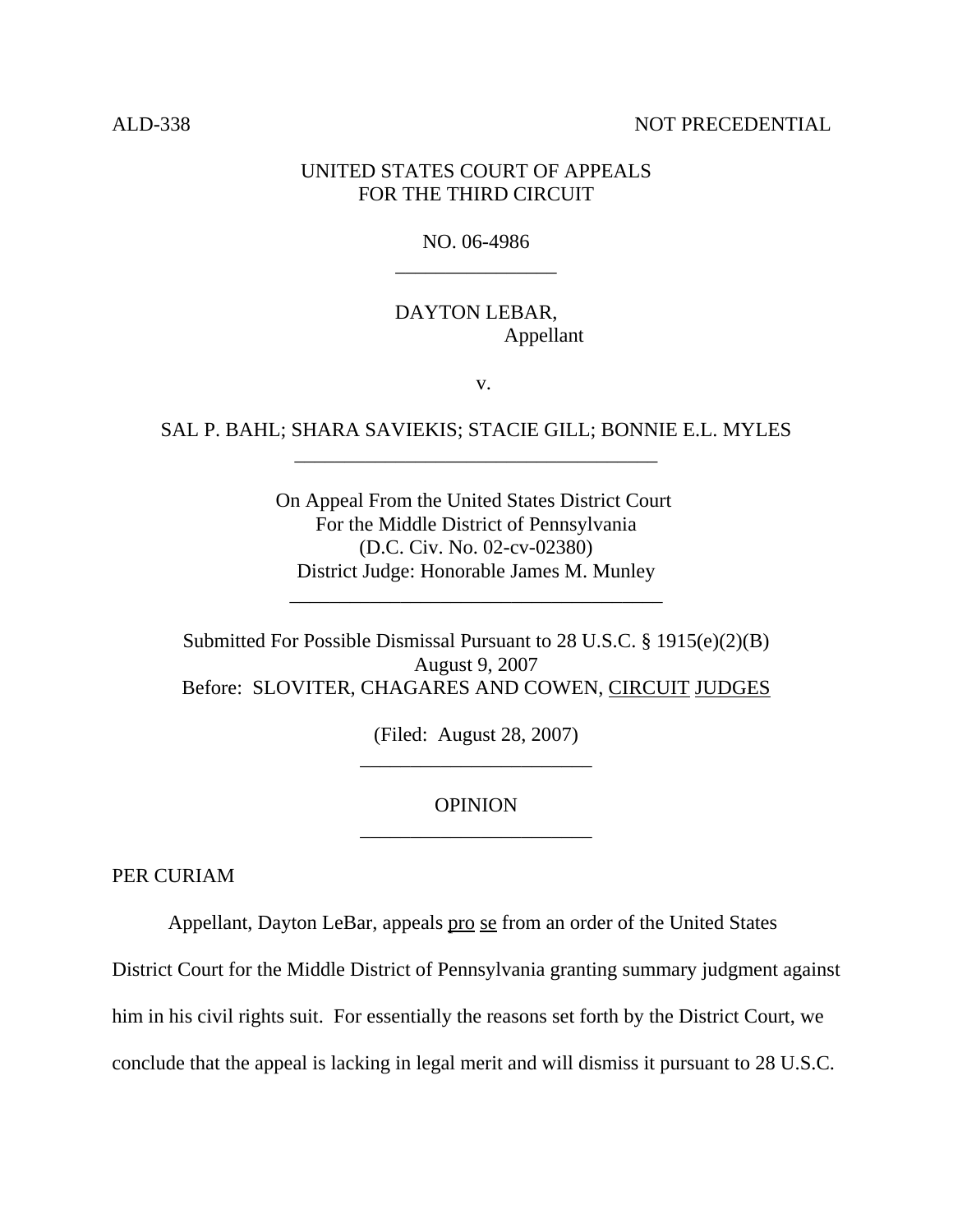$§ 1915(e)(2)(B).$ 

As this is the second time that this matter has come before the Court, we only briefly recount the facts necessary to dispose of the instant appeal. On December 31, 2002, LeBar filed a complaint pursuant to 42 U.S.C. § 1983 against the Monroe County Children and Youth Services Department and various employees of that agency (29 defendants in all), alleging that the defendants violated his Fourteenth Amendment substantive and procedural due process rights, invaded his right to privacy, failed to provide him with sex offender treatment, breached his right to confidentiality, defamed his character, and negligently handled his case when the agency removed his daughter from his home and placed her in protective custody amid allegations of sexual abuse.

Subsequent to LeBar's filing of an amended complaint, the District Court entered an order on February 18, 2004 granting defendants' motion to dismiss all claims against them for failure to state a claim upon which relief could be granted. On appeal, we affirmed in part and reversed in part the District Court's judgment. See LeBar v. Monroe County Children and Youth Services, et al., C.A. No. 04-1492, slip op. (3d Cir. February 9, 2005). In particular, we affirmed the District Court's dismissal of all claims save LeBar's procedural due process claim. "Without commenting on the ultimate merits of the claim, we [found] that LeBar sufficiently alleged a violation of procedural due process against CYS defendants Bahl. Staveikis, Gill, and Myles, and thus, we conclude[d] that the claim was improperly dismissed pursuant to Rule  $12(b)(6)$ ." Id. at 10. Accordingly, we vacated the District Court's judgment as to CYS defendants Bahl, Staveikis, Gill, and Myles and remanded the matter for further proceedings.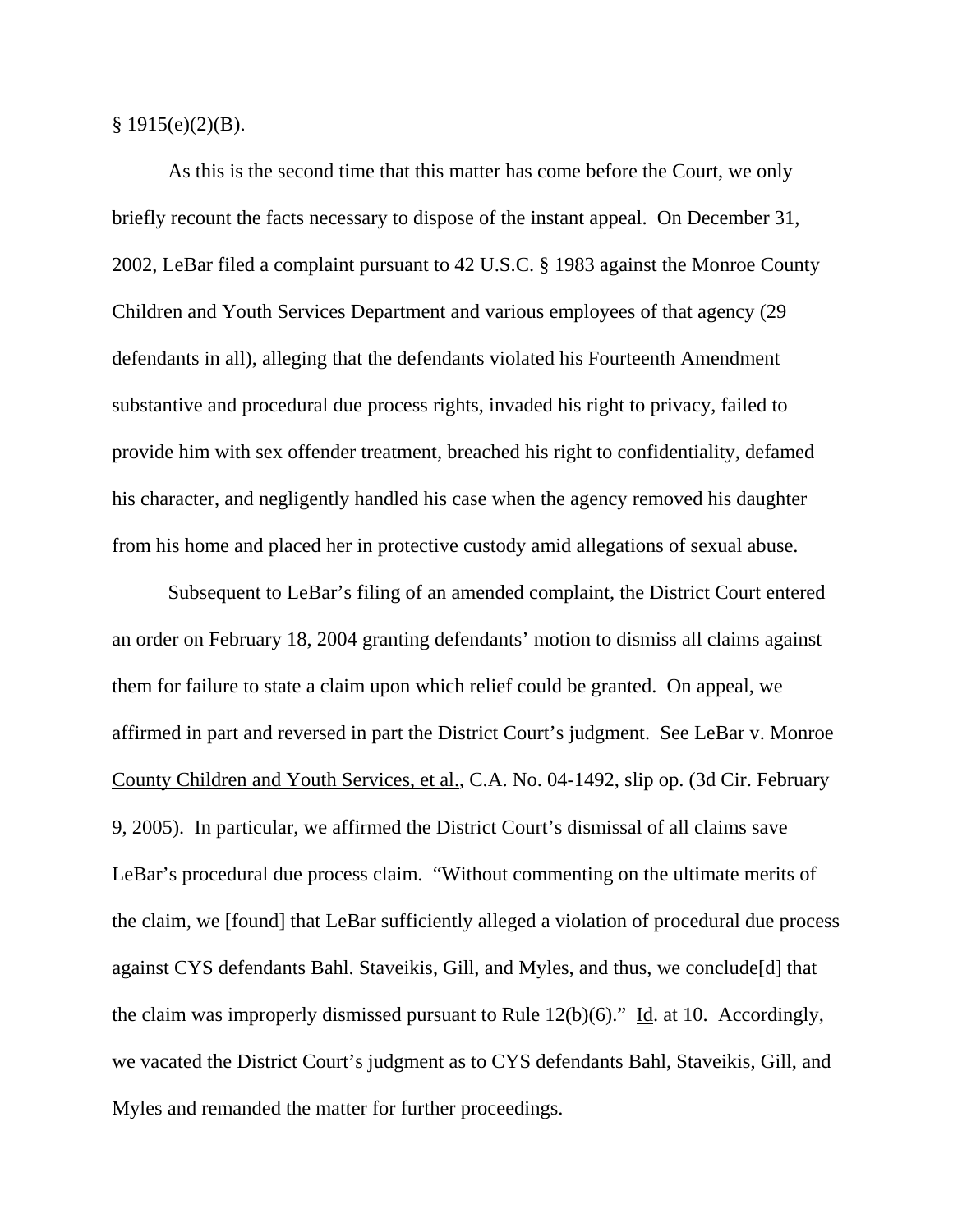The four remaining defendants thereafter filed an answer to LeBar's complaint on April 5, 2005, asserting, inter alia, that the complaint was barred by the applicable statute of limitations. Defendants eventually followed their answer with the filing of motions for summary judgment based in part on the statute of limitations defense. In ruling on defendants' second motion for summary judgment, the District Court noted that the applicable limitations period was two years. See Wilson v. Garcia, 471 U.S. 261, 265 (1985); 42 Pa. Const. Stat. Ann. § 5524. The court further concluded that, as determined by the Pennsylvania courts, the limitations period begins to run "when the plaintiff knows, or reasonably should know: (1) that he has been injured, and (2) that his injury has been caused by another party's misconduct." District Court's Memorandum Opinion entered 11/28/06 at 5, quoting Cathcart v. Keene Indus. Insulation, 471 A.2d 493, 500 (Pa. Super. Ct. 1984). The District Court's application of that principle proved fatal to LeBar's procedural due process claim.

The District Court noted that the primary bases for LeBar's procedural due process claim were allegations that CYS defendants Bahl, Saveikis, Gill, and Myles failed to confer with him within the required 48 hours after his arrest on October 25, 2000 when his daughter was taken into protective custody, and failed to conduct an informal hearing within the required 72 hours, all in violation of state law, specifically 55 Pa. Code § 3130.61, 42 Pa. Cons. Stat. § 6332 and 23 Pa. Cons. Stat. § 6315(d) and (f). Given that LeBar's injury came about when the agency took his daughter into custody and failed to follow proper procedure in reviewing her status, or, at the latest, on November 6, 2000, when Monroe County Court of Common Pleas Judge Peter J. O'Brien ruled on the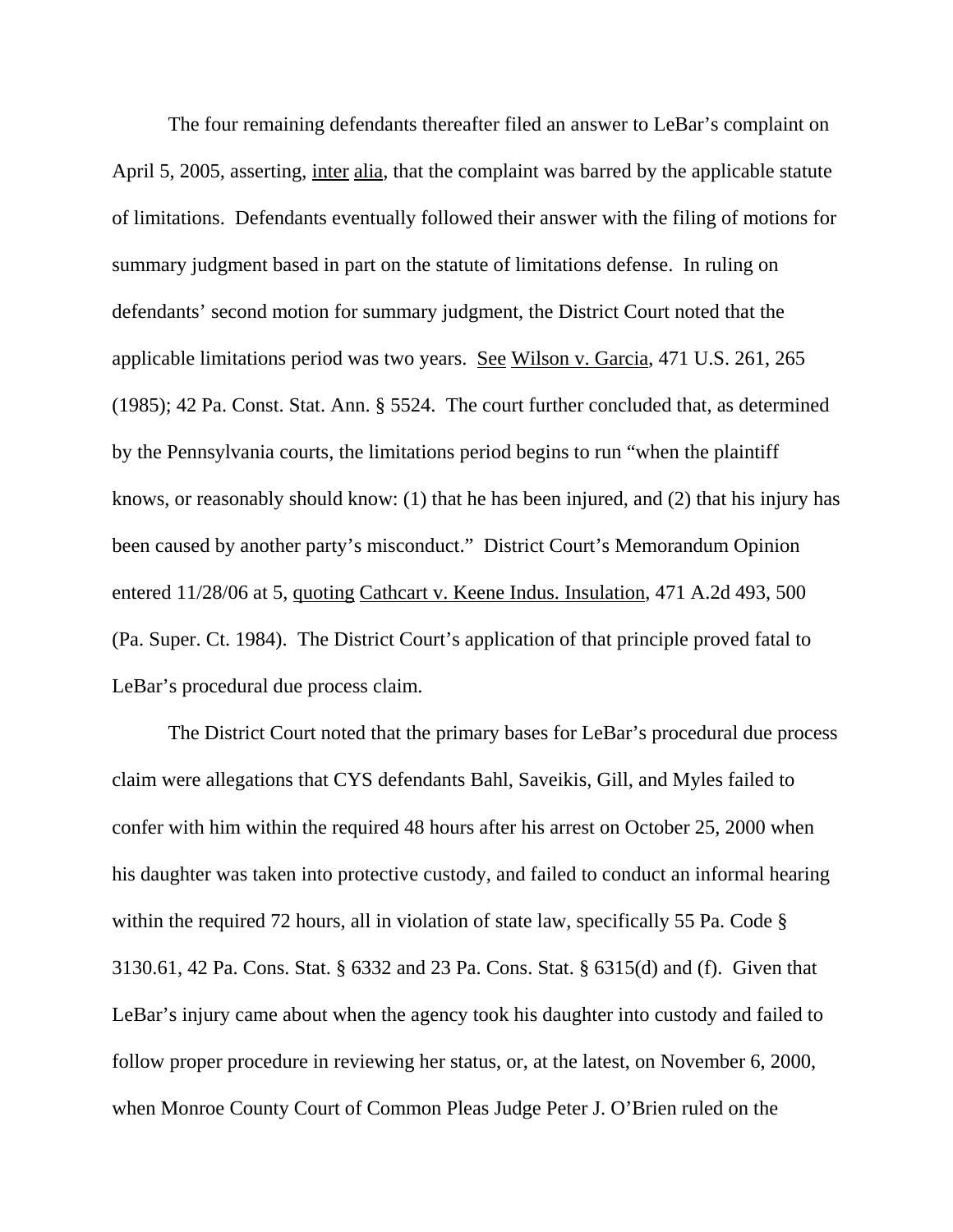agency's emergency petition for protective custody of LeBar's daughter, the District Court found that LeBar's procedural due process claim – set forth in his complaint dated December 24, 2002 – was not filed in a timely fashion. The court noted that LeBar signed a receipt on October  $25<sup>th</sup>$  acknowledging that his daughter had been taken into protective custody, and that he attended the November  $6<sup>th</sup>$  hearing. According to the District Court, the discovery rule was thus inapplicable as LeBar knew at that time that the agency was the cause of his alleged injury, and he had only to exercise reasonable diligence in investigating the particular claim he could bring. See Memorandum Opinion of 11/28/06 at 7, citing Hayward v. Medical Center of Beaver County, 608 A.2d 1040, 1042 (Pa. 1992); Pocono International Raceway, Inc. v. Pocono Produce, Inc., 468 A.2d 471 (Pa. 1983). Since LeBar failed to file his complaint within the two year statute of limitations for § 1983 claims, the District Court granted defendants' summary judgment motion on the ground that it was time barred.

The District Court further concluded that summary judgment in favor of defendants would be appropriate even if it were to consider the merits of LeBar's procedural due process claim. In support of that determination, the District Court noted that defendants provided evidence that conclusively demonstrated that they informed LeBar of the agency's action in taking his daughter into protective custody within the initial 24 hour period, as required by 23 Pa. Cons. Stat. § 6315(c). Additionally, even if defendants violated 42 Pa. Cons. Stat. § 6332(a) by failing to hold a hearing within 72 hours of taking his daughter into custody, the District Court determined that, given the particulars of this case  $-i.e.,$  LeBar admitted to abusing his daughter, was incarcerated at